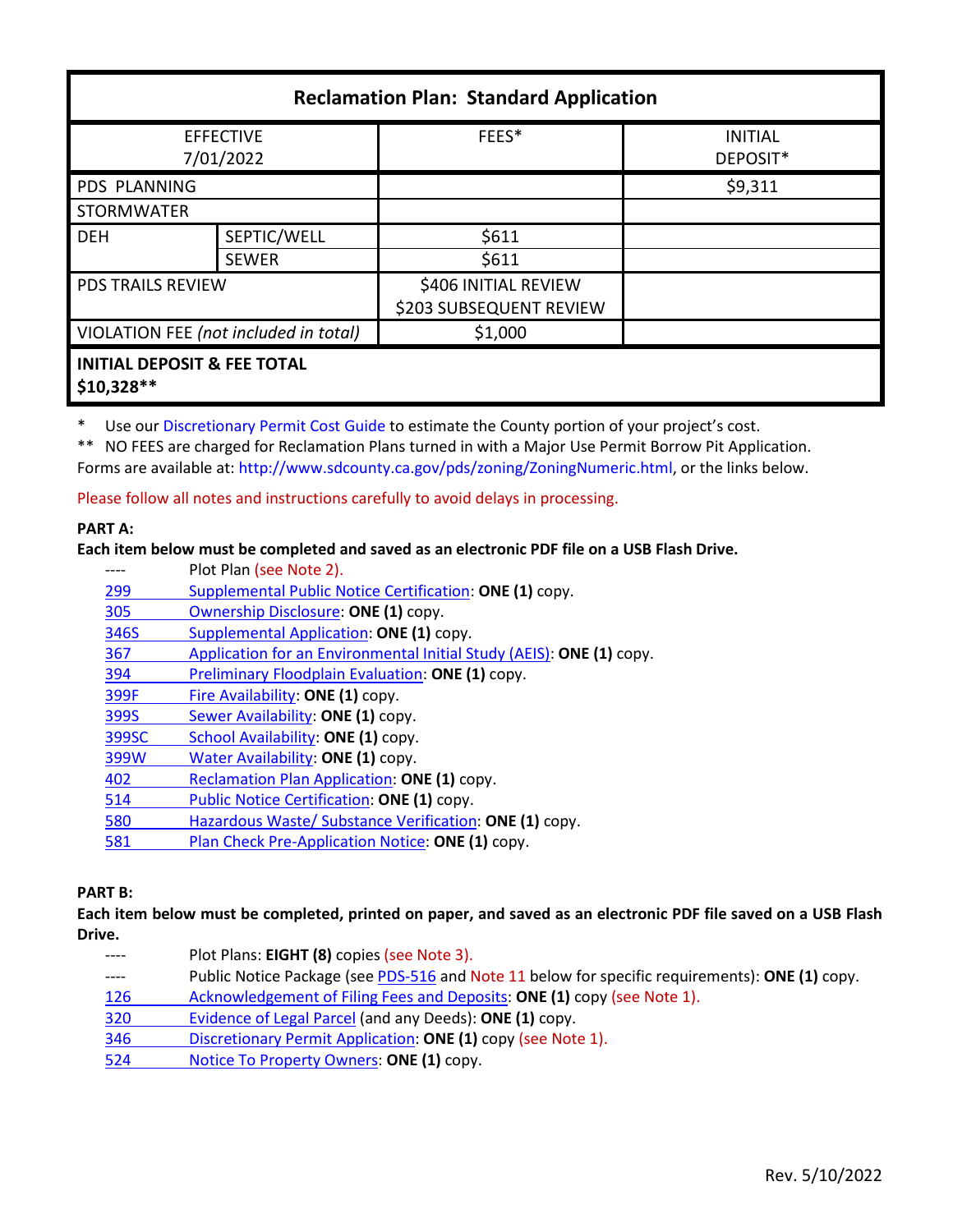# **PART C:**

## **All items below are for your information. Please do not bring in these items.**

- 090 [Minimum Plot Plan Information](http://www.sdcounty.ca.gov/pds/docs/pds090.pdf)
- [209 Defense and Indemnification Agreement FAQs](http://www.sdcounty.ca.gov/pds/zoning/formfields/PDS-PLN-209.pdf)
- [247 Fish and Wildlife Fees](http://www.sdcounty.ca.gov/pds/zoning/formfields/PDS-PLN-247.pdf)
- [298 Supplemental Public Notice Procedure](http://www.sdcounty.ca.gov/pds/zoning/formfields/PDS-PLN-298.pdf)
- 313 [Major Use Permit Applicant's Guide](http://www.sdcounty.ca.gov/pds/zoning/formfields/PDS-PLN-313.pdf)
- [374 Resource Protection Study](http://www.sdcounty.ca.gov/pds/zoning/formfields/PDS-PLN-374.pdf)
- 403 [Reclamation Plan Requirements](http://www.sdcounty.ca.gov/pds/zoning/formfields/PDS-PLN-403.pdf)
- [404 Landscape Documentation Package Checklist](http://www.sdcounty.ca.gov/pds/zoning/formfields/PDS-PLN-404.pdf)
- [515 Public Notice Procedure](http://www.sdcounty.ca.gov/pds/zoning/formfields/PDS-PLN-515.pdf)
- [516 Public Notice Applicant's Guide](http://www.sdcounty.ca.gov/pds/zoning/formfields/PDS-PLN-516.pdf)
- [906 Signature Requirements](http://www.sdcounty.ca.gov/pds/zoning/formfields/PDS-PLN-906.pdf)  [Grading Plan Handout for Site Plans/ Major Use Permits](http://www.sdcounty.ca.gov/pds/zoning/formfields/GradePlanHandoutSitePlanMUP.pdf) [Policy G-3: Determination of Legal Parcel](http://www.sdcounty.ca.gov/pds/zoning/formfields/POLICY-G-3.pdf)

#### **NOTES:**

## 1. **IMPORTANT:**

A Registered Property Owner **MUST SUBMIT** a **Signed Letter of Authorization** for an Agent if; An Authorized Agent signs the PDS-346 form and is not the registered owner of the parcel.

Or, the parcel is owned by two or more registered owners.

Or, not all of the registered owners are signing the PDS-346 form.

Or, the Authorized Agent is not the Financially Responsible Party.

Or, the parcel is owned by a Corporation.

#### **ADDITIONALLY:**

Financially Responsible Party **MUST SIGN** form PDS-126. Financially Responsible Party **INFORMATION MUST MATCH EXACTLY** on form PDS-126 Authorized Agent **may sign** form PDS-346 **ONLY IF ATTACHED** to a **Signed Letter of Authorization.** 

- 2. Save each complete Study, Report, Plot Plan, Map, etc., as an electronic PDF file onto ONE (1) USB Flash Drive. Provide only ONE (1) USB Flash Drive. Submit only the requested files. Files CANNOT have any security restrictions or passwords. Please name each PDF file on the USB Flash Drive based on the "Title or Type" of document being submitted (examples: Plot Plan, Resource Protection Study, Grading Plan). Please note: the USB Flash Drive will not be returned.
- 3. Plot plans are to be stapled together in sets and folded to  $8\frac{y}{x} \times 11$ " with the lower right-hand corner exposed.
- 4. If the parcel is on septic sanitation system and/or well potable system, then Health Department (DEH) certification is required.
- **5. A Major Pre-Application Meeting is MANDATORY prior to the submittal of this application.**
- 6. At INTAKE, a copy of the Major Pre-Application letter from PDS or a copy of the form waiving the Major Pre-Application Meeting MUST be submitted by the applicant. Techs: Check ACCELA to be sure the applicant has completed a Major Pre-Application Meeting. If not, we cannot accept the submittal.
- 7. Project goes to local Community Planning Group and/or Design Review Board for recommendation.
- 8. Use the same PROJECT # (not case #) as the Major Pre-Application when entering this application into ACCELA.
- 9. If project is a violation, plans must have Code Compliance Officer's stamp before accepting the application.
- 10. Your application package must be complete when you bring it in for submittal. The submittal process begins at the main "Check-In" counter on the first floor.